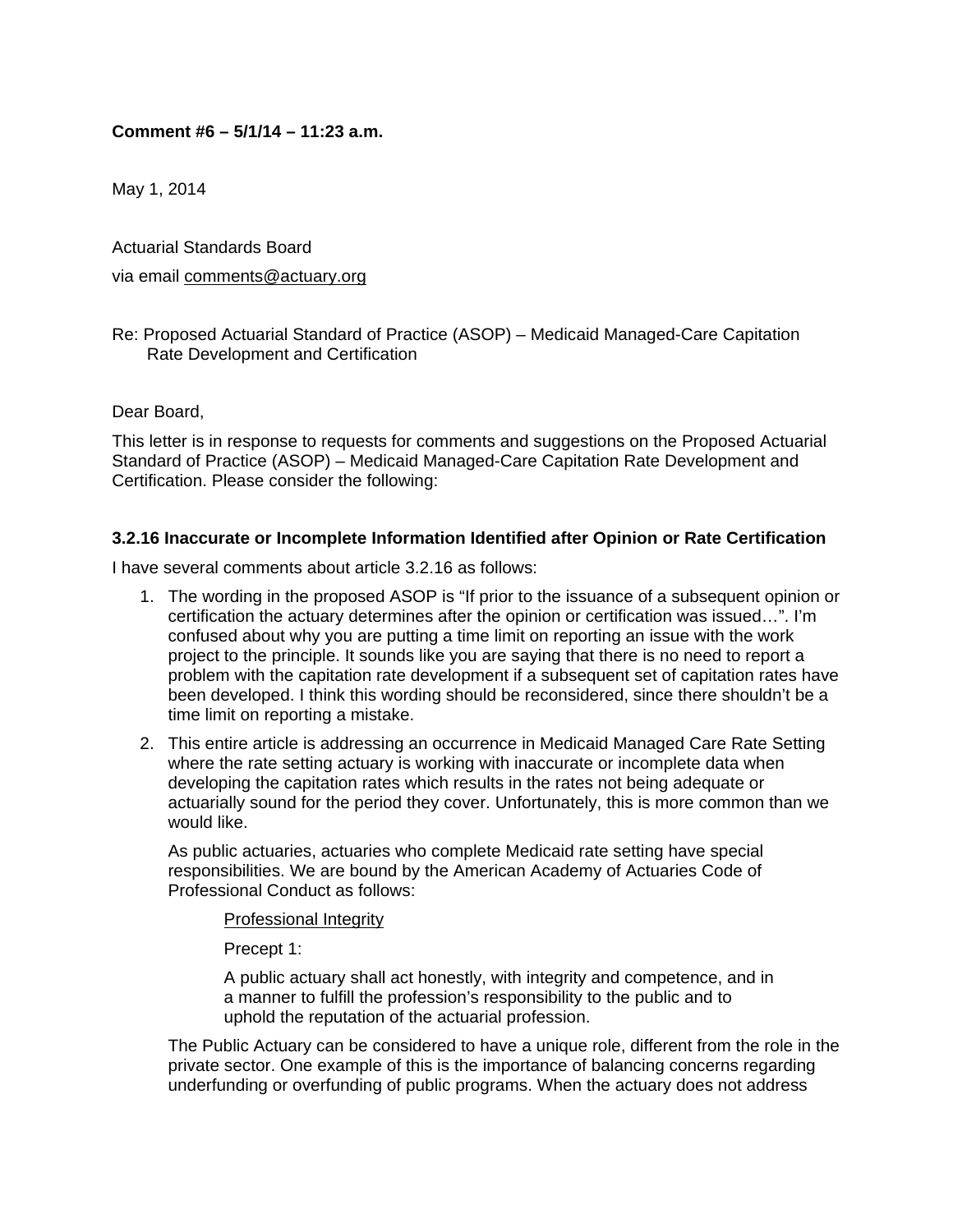issues with unsound rate projections, the actuary is not upholding this requirement as a public actuary.

Medicaid managed care rate setting actuaries are responsible for the public welfare which, in this case, is assuring that the rates paid to the MCOs to provide services to Medicaid members are **projected** to be adequate to cover costs. When viewed after the fact, the rates may not cover costs or they may more than cover costs, but that isn't the issue this is addressing. If the rate setting actuary did not have the information needed to determine appropriate assumptions for projecting costs, they must consider how the information would have affected their projections. If they determine they would have developed materially different assumptions, they cannot claim the original capitation rates are actuarially sound.

3. Additionally, the principle is not the only user of the rates. The actuary develops the work product knowing that the principle is not the only user of the actuarial certification of rate soundness. CMS is the ultimate user of the certification and is the entity that relies on the certification for accuracy. Simply reporting the issue to the principle does not fulfill the rate setting actuary's requirement to make anyone dependent upon the data aware that the rates are not actuarially sound.

In summary, I think this section does not provide appropriate guidance for the actuary.

A few minor edits to the document:

On section 3.2.10, there is a " ; " missing at the end of c.

In section 4.2, there are two subsection "d."s.

With regard to the specific questions asked by the Task Force:

- 1. I believe the ASOP should apply to all actuaries.
- 2. Yes, I think it should apply to CHIP rate development.
- 3. I believe the definition is clear.
- 4. I have commented on 3.2.16 above.
- 5. I do not believe it restricts practice inappropriately.
- 6. I think the ASOP serves the purpose of an ASOP and provides the appropriate guidance. I do think that actuaries would also benefit from a Health Practice Note that supports the ASOP, but also provides some examples and more specific detail that actuaries can use in specific situations.
- 7. Yes, I believe it does.

Thanks very much for developing this much needed ASOP. I applaud everyone who contributed to making this happen.

Sincerely,

Sabrina Gibson, FSA, MAAA